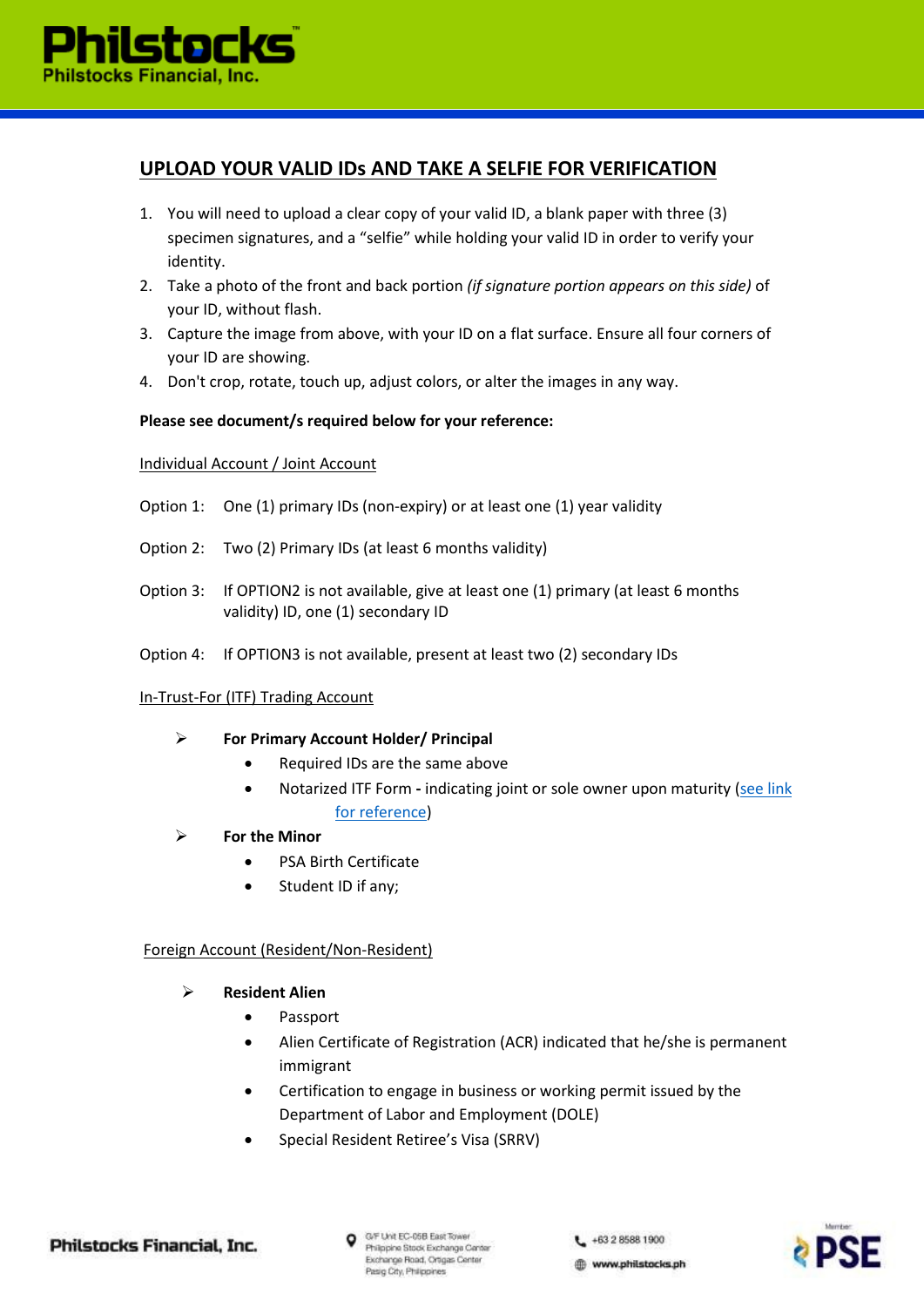

- Certificate of Naturalization
- Certificate of Dual Citizenship

## **Non-Resident Alien**

- Passport
- Driver's License
- Residence Card
- Certificate of Residency Consularized (Non-Personal Appearance)

# **LIST OF VALID IDS**

Primary Ids:

- SSS (digitized)
- GSIS (digitized)
- Unified Multi-Purpose ID
- Integrated Bar of the Philippines (IBP) ID
- Passport
- Driver's License
- PRC ID
- Postal ID (digitized)
- Phil Health Identification Card (digitized)
- TIN (digitized)
- CSC Eligibility Card

### Secondary Ids:

- Senior Citizen Card
- SSS ID (laminated)
- OFW ID
- OWWA ID
- Seaman's Book
- Voter's ID
- Tin ID (laminated)
- Phil Health Identification Card (laminated)
- Home Development Mutual Fund (HMDF) or PAG-IBIG ID
- Armed Forces of the Philippines (AFP) ID
- PWD ID
- PNP ID